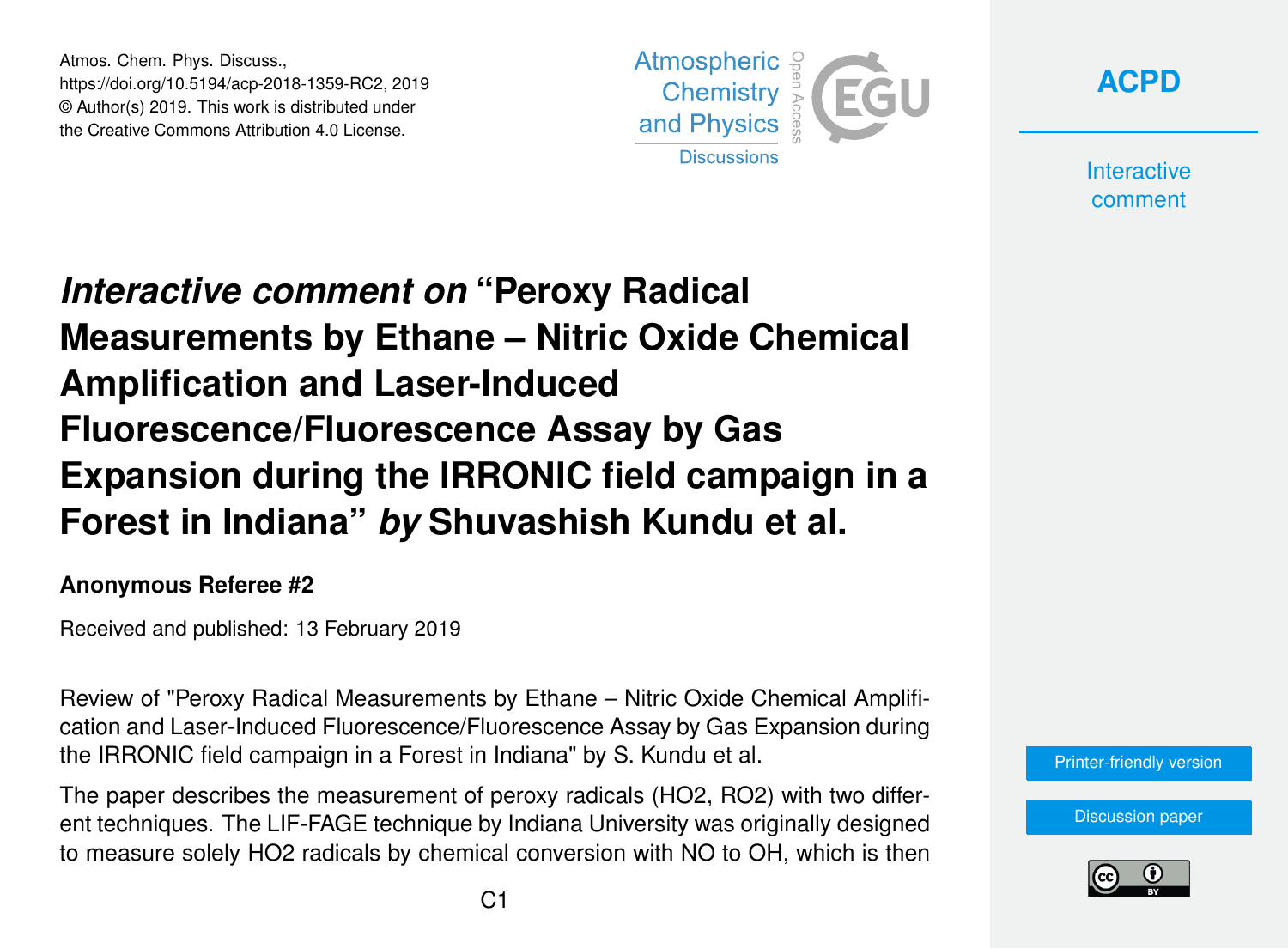detected by LIF. However, different experimental studies (including a study by authors of this paper) have shown that the technique is also sensitive to specific RO2 radicals with different sensitivities when the instrument is tuned for maximum HO2-to-OH conversion efficiency. The measured quantity is called HO2\*. The new ECHAMP technique, a chemical amplifier using ethane instead of CO, is designed to measure the sum of HO2 and all RO2 species. Due to different amplifier chain lengths for different radical species, the resulting quantity XO2 is a proxy for the total peroxy radical concentration. Comparing the measurements by the two techniques sounds like comparing apples with oranges. The present paper demonstrates that such a comparison can be done in a meaningful way, if the instruments are carefully characterized and additional information about the peroxy radical speciation is available (here from box model calculations constrained by measured trace gases). The direct comparison of the conceptually different calibration methods (photolysis of water vapor vs. photolysis of acetone) and the field comparison show that the measurement techniques yield consistent data within the specified experimental uncertainties. These findings suggest that the two described methods can also be used for meaningful tests of atmospheric chemistry models, if the measured peroxy radicals (HO2\*, XO2) are appropriately simulated by the model by taking RO2-specific weighting factors of the instruments into account. This requirement should be explicitly stated in the conclusions. Furthermore, recent progress in the measurement of HO2 by LIF-FAGE instruments should be mentioned. It has been shown that the interference by RO2 can be avoided by reducing the concentration of NO that is used for conversion to OH (e.g. Fuchs et al., 2011; Whalley et al., 2013; Feiner et al., 2016; Tan et al., 2017).

Overall, the paper is thoroughly and well written. It is suitable for ACP, but could have been submitted to AMT as well. The authors and editor should consider whether the paper should appear as a "Technical note" in ACP. I recommend publication after the following minor comments have been addressed.

Minor comments

## **[ACPD](https://www.atmos-chem-phys-discuss.net/)**

**Interactive** comment

[Printer-friendly version](https://www.atmos-chem-phys-discuss.net/acp-2018-1359/acp-2018-1359-RC2-print.pdf)

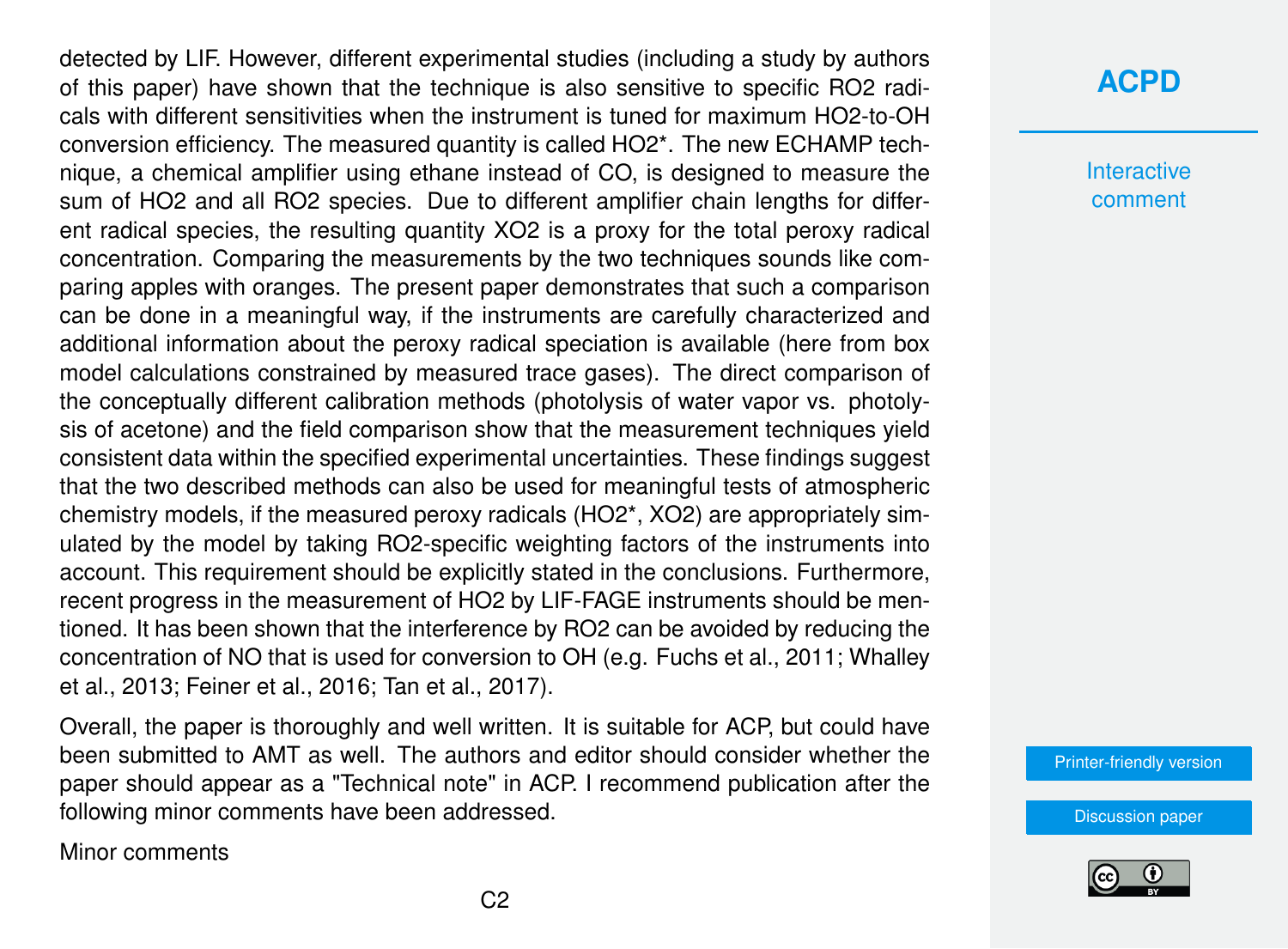(1) Introduction: as the topic of the paper is an instrumental intercomparison. I suggest to provide a more complete list of previous intercomparisons. For instance, Mount et al. (JGR vol.102, no.D5, p6437, 1997), Zenker et al. (JGR vol 103, no Dll, p13,615, 1998), Ren et al. (JGR vol 108, no D19, 4605, 2003), Fuchs et al. (AMT 5, 1611–1626, 2012), Onel et al. (AMT 10, 4877–4894, 2017), Sanchez et al. (Atmos. Env. 174, 227–236, 2018).

(2) In the experimental section, the authors point out that the use of ethane instead of CO offers advantages. Safer operation is obviously a plus. However, I don't understand why the choice of ethane reduces the sensitivity on relative humidity. Is this due to the reduced chain length? Is there evidence for water influence on the OH+CO reaction? To my knowledge, the water effect has been attributed to the reaction HO2+NO (e.g., Mihele et al. 1999, Butkovskaya et al., 2007). Why is the amplification factor lower, if ethane is used? Another advantage of ethane could be mentioned, although it is probably not relevant in a forest environment. Ethane avoids possible interferences from ClOx, which can lead to amplification in CO/NO systems (Perner et al., J. Atmos. Chem. 34, 9, 1999).

(3) Page 9: "For this project, [O3] was instead quantified by the ECHAMP CAPS NO2 sensors after conversion to NO2 by reaction with excess NO". A few details should be explained: is the flow in the calibrator laminar or turbulent? Where is the NO added (upstream, downstream of the calibrator)? Is the NO2 measured after it has been passed through the FAGE cell or is it measured in the air that bypasses the inlet of the FAGE cell? How much NO is added and how large is the resulting NO2 mixing ratio?

(4) Page 9, line 18: is the water vapor correction based on laboratory characterization of the LIF-FAGE instrument, or on theoretical calculations using published data for the OH fluorescence lifetime and cross sections for quenching?

(5) Model constraints: was atmospheric CO measured? Which formaldehyde data were used (GC-FID or DNPH)? I see large gaps in the measured time series of NO Interactive comment

[Printer-friendly version](https://www.atmos-chem-phys-discuss.net/acp-2018-1359/acp-2018-1359-RC2-print.pdf)